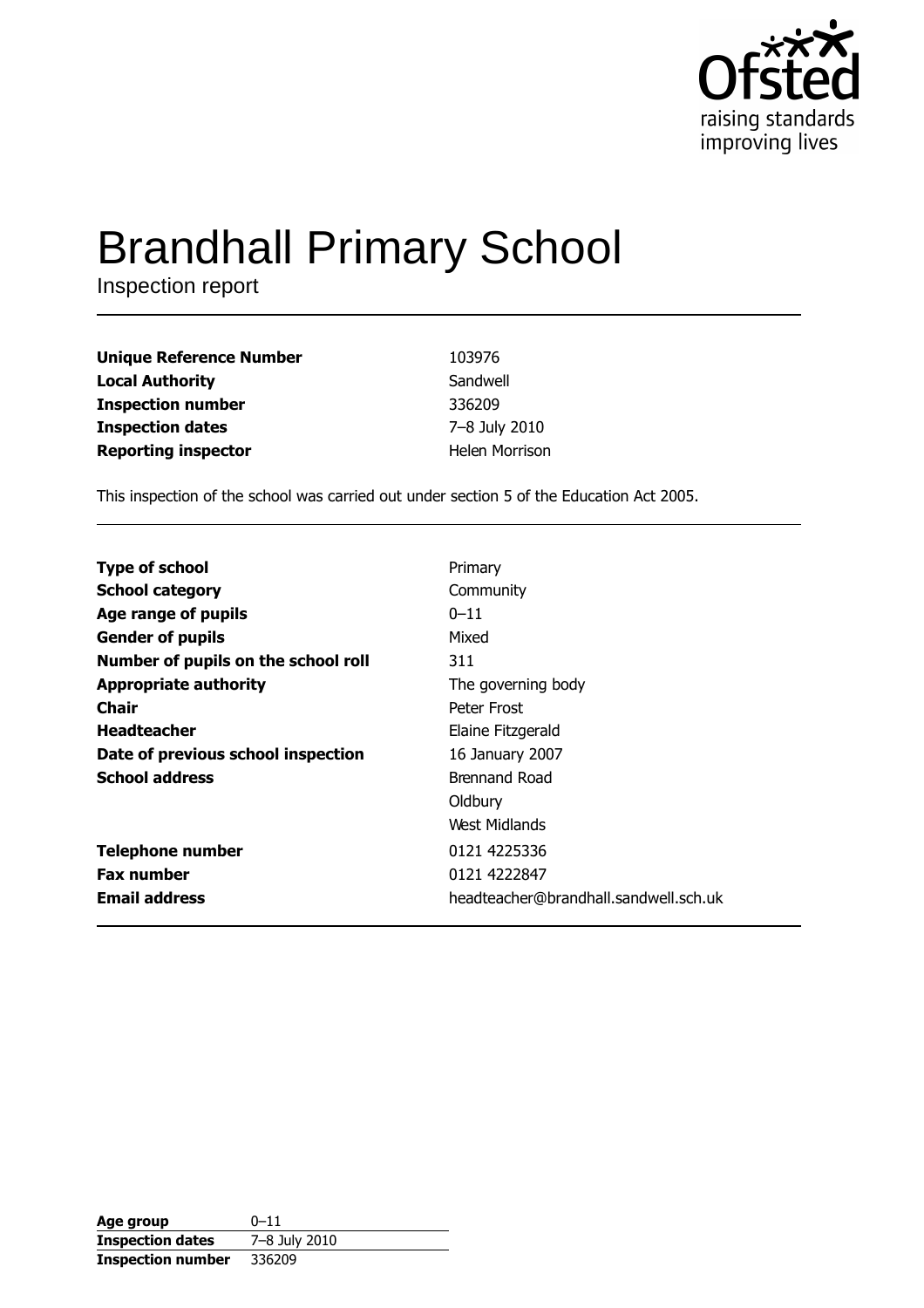The Office for Standards in Education, Children's Services and Skills (Ofsted) regulates and inspects to achieve excellence in the care of children and young people, and in education and skills for learners of all ages. It regulates and inspects childcare and children's social care, and inspects the Children and Family Court Advisory Support Service (Cafcass), schools, colleges, initial teacher training, work-based learning and skills training, adult and community learning, and education and training in prisons and other secure establishments. It rates council children's services, and inspects services for looked after children, safequarding and child protection.

Further copies of this report are obtainable from the school. Under the Education Act 2005, the school must provide a copy of this report free of charge to certain categories of people. A charge not exceeding the full cost of reproduction may be made for any other copies supplied.

If you would like a copy of this document in a different format, such as large print or Braille, please telephone 08456 404045, or email enquiries@ofsted.gov.uk.

You may copy all or parts of this document for non-commercial educational purposes, as long as you give details of the source and date of publication and do not alter the documentation in any way.

Royal Exchange Buildings St Ann's Square Manchester M2 7LA T: 08456 404045 Textphone: 0161 618 8524 E: enquiries@ofsted.gov.uk W: www.ofsted.gov.uk © Crown copyright 2010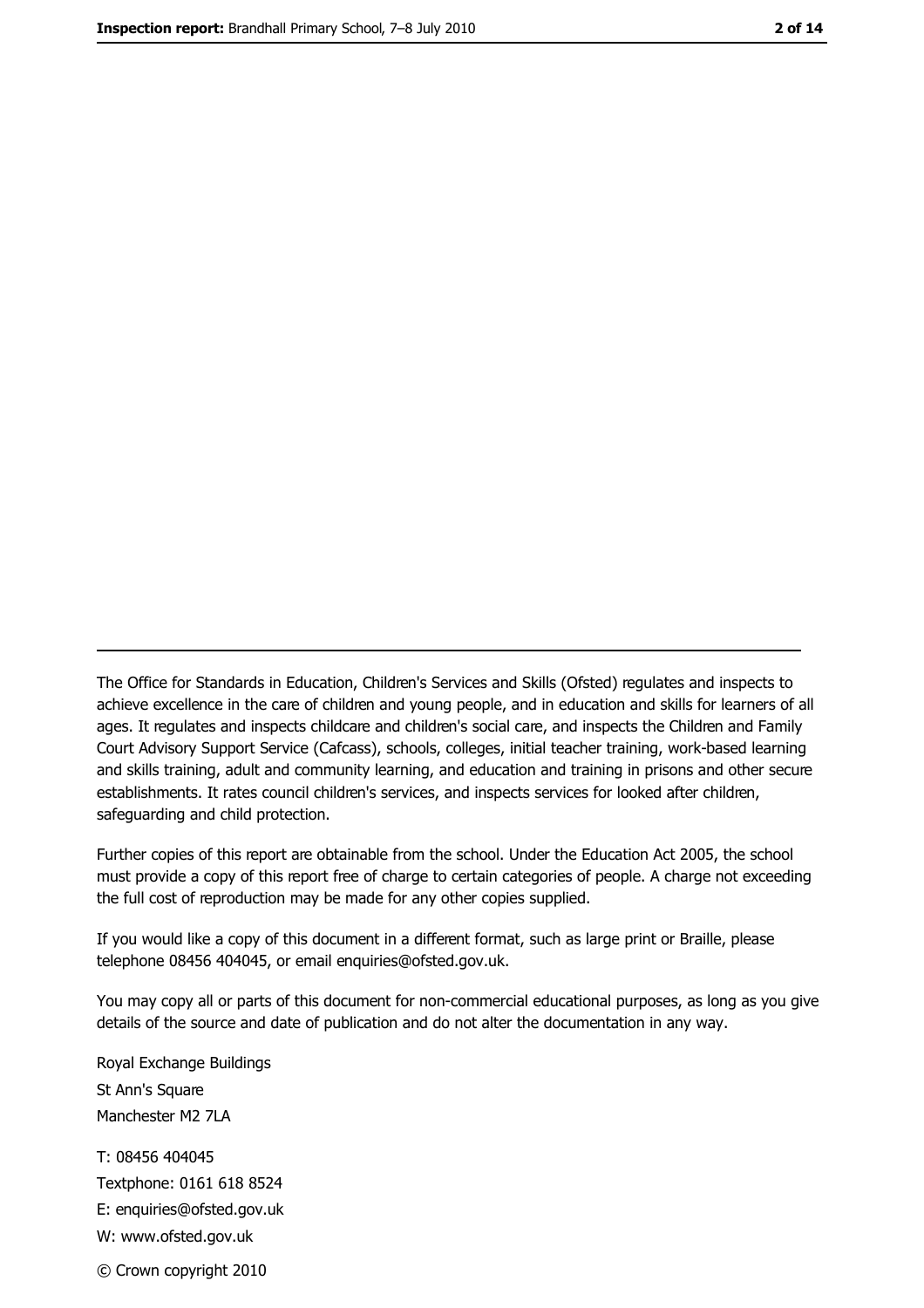# **Introduction**

This inspection was carried out by three additional inspectors. A total of 22 lessons taught by 11 teachers were seen. Meetings were held with groups of pupils, school leaders and representatives of the governing body. Inspectors observed the school's work and looked at curriculum planning, data on pupils' achievement including their current progress, documents about safeguarding, plans for improvement, pupils' work and records of the school's own monitoring of its performance. They also analysed 67 questionnaires that were returned by parents and carers, together with 65 from pupils.

The inspection team reviewed many aspects of the school's work. It looked in detail at the following:

- current attainment and rates of progress in English throughout the school and in  $\blacksquare$ mathematics at Key Stage 1
- current rates of attendance and persistent absence  $\blacksquare$
- the effectiveness of teaching in securing good progress for all groups of pupils,  $\blacksquare$ particularly for potentially higher attainers in all key stages and for boys in the Early **Years Foundation Stage**
- the impact of leaders and managers on sustained school improvement.  $\blacksquare$

# Information about the school

Brandhall Primary School is a large school, where about a quarter of the pupils are from minority ethnic backgrounds. The proportion of pupils with special educational needs and/or disabilities is above average, and the majority of these have moderate learning difficulties or behavioural, emotional and social needs. The proportion of pupils known to be eligible for free school meals is above average.

The Early Years Foundation Stage comprises a nursery class, which provides part-time education, and two full-time reception classes. A new leader of the Early Years Foundation Stage was appointed in September 2009. Governors also manage Little Acres Children's Centre and Little Acres day nursery which provides full day care for children aged 0-5. A wide range of family support services and community facilities are part of its extended service. Governors also manage before- and after-school care for pupils.

The school has gained a number of awards including the Basic Skills Quality Mark, Activemark, the Quality in Extended Services Award, and has Healthy Schools (Gold) status.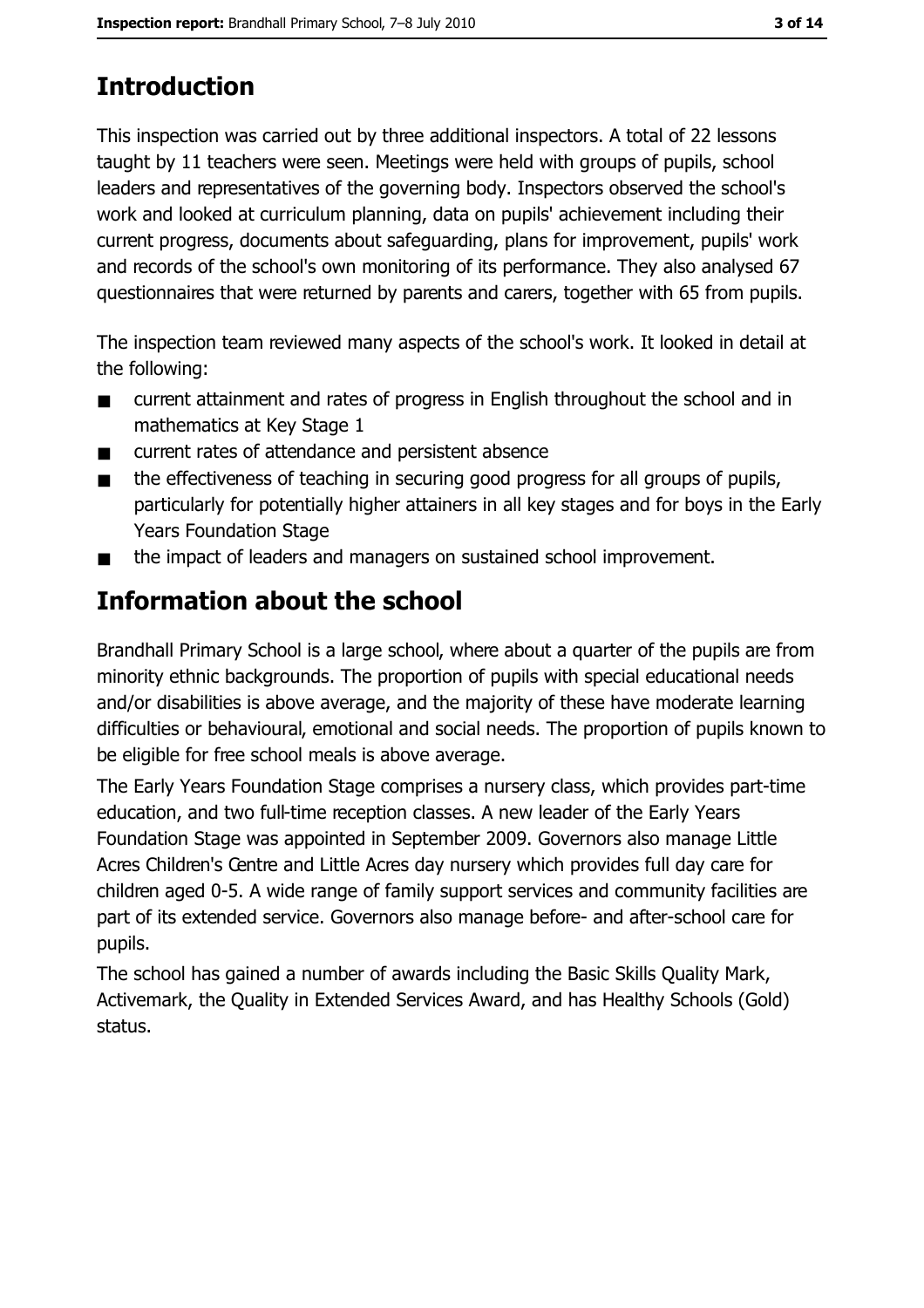# **Inspection judgements**

## Overall effectiveness: how good is the school?

#### The school's capacity for sustained improvement

### **Main findings**

Brandhall Primary is a good school. Amongst its many strengths are the good personal development of pupils, its exciting curriculum and the good start to children's education provided in the Early Years Foundation Stage. The headteacher provides strong leadership of the school and Children's Centre, and her good understanding of the needs of pupils and their families is shared by staff. Together, the school and Children's Centre work with a large number of support agencies to assist families and ensure that their needs are well met. As a result, both settings have developed a caring and welcoming environment where good safeguarding procedures help to ensure that pupils are safe and enjoy their learning.

Children start in day care or the nursery with skills that are well below those expected for their age. Carefully structured activities and highly effective adult interventions, particularly to strengthen language and communication skills, ensure that children make good progress. As one parent commented, 'My child's teachers make reading, writing and maths fun so she has gained confidence and is interested in learning.' The environment is exciting so children enjoy a wide range of activities and become absorbed in their learning, for example exploring the effect of mixing different coloured paints in the outdoor stream.

Pupils' progress, including that of pupils with special educational needs and/or disabilities, is good and attainment, although still average, is rising. The school has worked hard to ensure that boys enjoy learning, for example in Year 6 where pupils make replicas of medieval artefacts and use them well in role play. The curriculum is carefully planned so that more able pupils are given sufficiently challenging work, although this is not yet consistent for pupils in Key Stage 1. Writing skills are also less well developed in Key Stage 1 because pupils are not always given enough opportunities to talk about their work and extend their vocabulary.

Attendance has improved steadily and significantly over the last year as a result of initiatives such as text messaging parents and weekly awards for the class with highest attendance. However, the school recognises that it has not yet done all it can to encourage higher attendance amongst a small minority of persistent absentees.

Pupils learn to be tolerant and help one another and are eager to take on responsibilities such as membership of the school council or distributing toast at break times. Pupils' behaviour is well managed and is generally good. They consider the experiences of others and gain a good understanding of different cultures, for example through work in religious education and the arts as well as through developing links with a school in Guatemala.

| $\boldsymbol{\prime}$ |  |
|-----------------------|--|
| 1                     |  |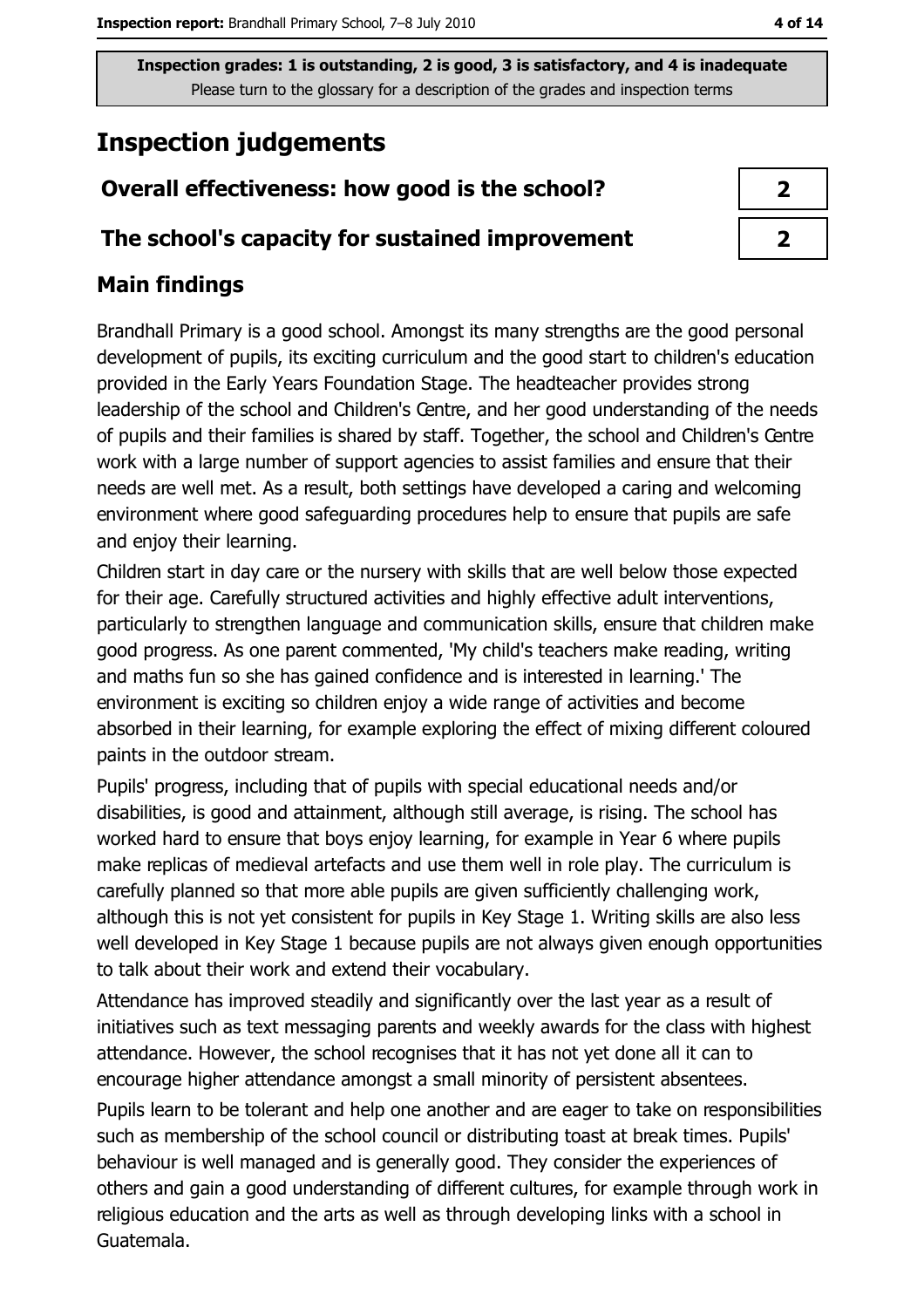Teaching is good. There is some outstanding teaching in Year 6 and the Early Years Foundation Stage, but the school has recognised that lessons in Key Stage 1, though satisfactory, do not always provide pupils with enough challenge and interest to progress as well as they can. Pupils' work is marked regularly, but marking is not always linked closely enough to their learning targets and does not always tell pupils what they need to do to improve their work.

The school has successfully focused on improving teaching and pupils' progress, and remaining weaknesses are accurately identified. The headteacher has high expectations of her staff and her good leadership, together with that of middle leaders, underpins the school's good capacity for sustained further improvement.

## What does the school need to do to improve further?

- Raise attainment and improve progress in Key Stage 1, especially in writing, by:  $\blacksquare$ 
	- developing pupils' vocabulary, speaking and listening skills
	- providing work that is well matched to the needs of more able pupils so that they reach the high standards of which they are capable.
- Increase the proportion of high quality teaching so that, by the end of the 2010/11  $\blacksquare$ school year 80% of lessons are good or better through:
	- sharing current good and outstanding practice regarding the expectations and engagement of pupils and the pace at which they progress
	- ensuring that teachers' marking provides pupils with consistently good advice on what they need to do to improve their work.
- Increase attendance to at least 95% for the 2010/11 school year by developing further incentives for pupils to encourage good attendance and punctuality.

#### **Outcomes for individuals and groups of pupils**

Pupils enjoy learning. Their progress is tracked carefully and prompt action is taken to address any underachievement. As a result all groups of pupils achieve well overall across the school, although in lessons seen during the inspection some more able pupils were not making as much progress in Key Stage 1, where teaching was not always challenging enough. Pupils with special educational needs and/or disabilities are well supported by knowledgeable teaching assistants and as a result make similar progress to their peers.

In the Early Years Foundation Stage, careful consideration of the interests of boys has ensured that activities stimulate their learning, for example when considering the different sizes of blocks needed to build a wall in the 'builders' yard', and boys now achieve as well as girls.

In Key Stage 1 pupils make satisfactory progress, and the actions taken to improve progress in mathematics, such as providing a reason for learning, have been effective. For example, in Year 1 pupils recognise the purpose behind counting in fives to check the price of items in a shop. Pupils attain less well in writing because they are not

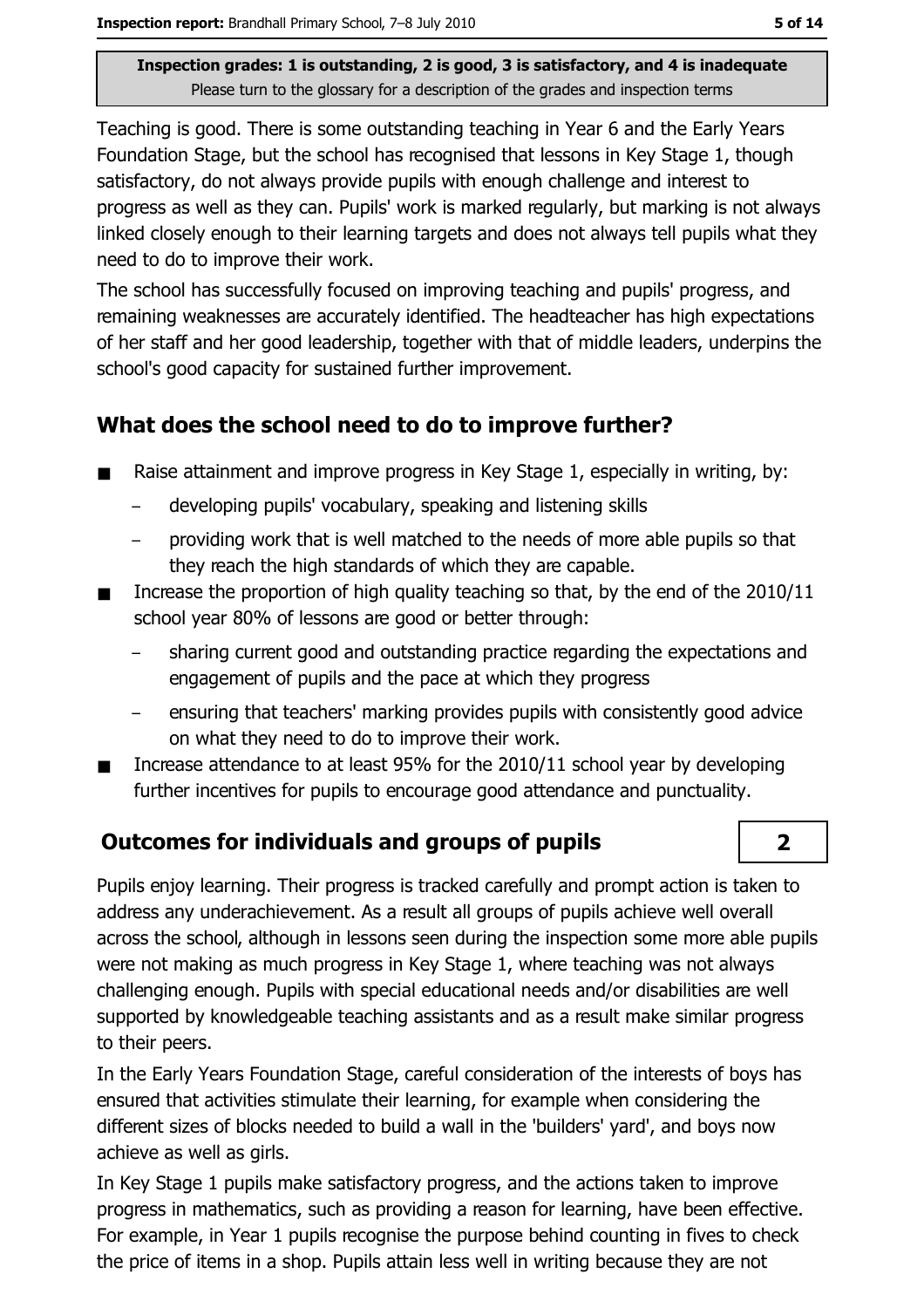always given enough opportunities to talk about a topic and learn new vocabulary. For example, in a Year 2 lesson pupils were asked to write about the personality of a character from a book, but because they did not understand the word 'personality' they wrote simple physical descriptions using limited vocabulary.

The attainment of pupils at the end of Year 6 has been broadly average for the last three years and current pupils' work confirms that this has been maintained. They make good progress across the key stage and this accelerates in Year 6 as a result of outstanding teaching.

Pupils say they feel safe at school because staff care for them and any misbehaviour or bullying is dealt with promptly and effectively. They have a good understanding of the importance of a healthy lifestyle and enjoy a range of exercise and sporting activities. There is a strong sense of working together to help one another in school and pupils make a good contribution to the wider community through collections for local and national charities. Their spiritual, moral, social and cultural development is good. Most pupils try hard to do their best and this, together with their increasing awareness of the world of work as a result of enterprise activities such as raising money for school trips, visits from local professionals, and their developing basic skills results in them being well prepared for the next stage of their education and later life.

| Pupils' achievement and the extent to which they enjoy their learning<br>Taking into account:                             | 2              |
|---------------------------------------------------------------------------------------------------------------------------|----------------|
| Pupils' attainment <sup>1</sup>                                                                                           | 3              |
| The quality of pupils' learning and their progress                                                                        | $\mathcal{P}$  |
| The quality of learning for pupils with special educational needs and/or<br>disabilities and their progress               | $\overline{2}$ |
| The extent to which pupils feel safe                                                                                      | $\overline{2}$ |
| <b>Pupils' behaviour</b>                                                                                                  | $\mathbf{z}$   |
| The extent to which pupils adopt healthy lifestyles                                                                       | $\mathbf{2}$   |
| The extent to which pupils contribute to the school and wider community                                                   | 2              |
| The extent to which pupils develop workplace and other skills that will<br>contribute to their future economic well-being | $\overline{2}$ |
| Taking into account:<br>Pupils' attendance <sup>1</sup>                                                                   | 3              |
| The extent of pupils' spiritual, moral, social and cultural development                                                   | 2              |

These are the grades for pupils' outcomes

The grades for attainment and attendance are: 1 is high; 2 is above average; 3 is broadly average; and 4 is low.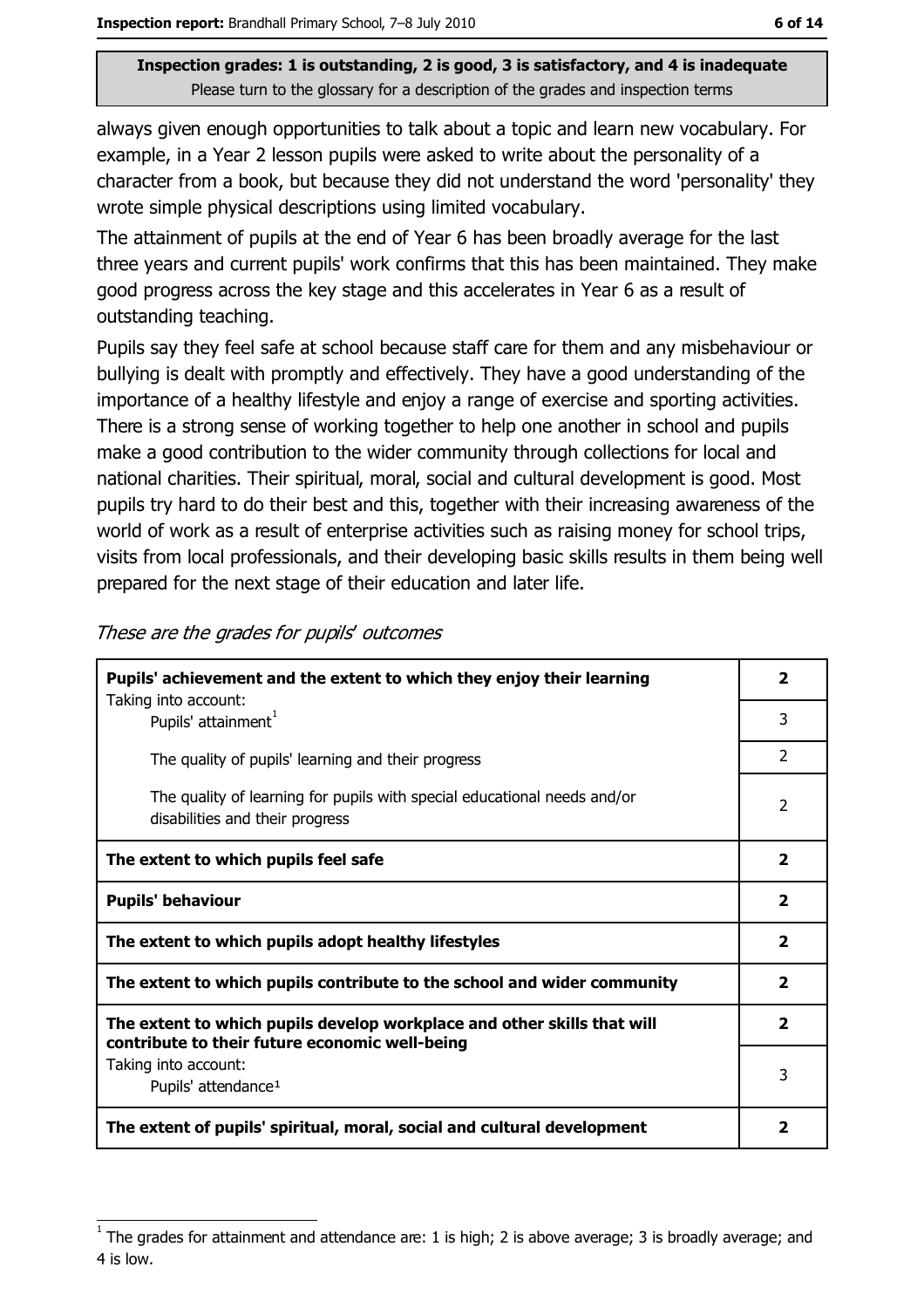#### How effective is the provision?

The best teaching is characterised by high expectations of pupil involvement, consistent routines, good relationships and the sharp use of measurable success criteria so pupils know when they have achieved their targets. This good practice is not yet effectively shared across the whole school in order to improve satisfactory teaching. Pupils' work is marked regularly, but written comments do not always make clear what pupils need to do to improve.

The curriculum is stimulating and captures pupils' interest while paying careful attention to the development of literacy and numeracy skills. This was seen in a Year 4 lesson, where pupils were engaged in finding a missing professor using their mathematical skills. This has helped improve achievement, which is now good. Learning is enriched by a variety of after-school clubs and interesting visits and visitors.

A particular strength of the school's care, guidance and support is the way it works with a range of agencies to help pupils who might be vulnerable and gives a high level of support to families with emotional and social needs. Pupils who attend the before- and after-school clubs enjoy stimulating activities and their needs are well met. Parents are given good information about transition between key stages and to high school, though actions to improve attendance have yet to have a full impact.

|  |  |  |  | These are the grades for the quality of provision |
|--|--|--|--|---------------------------------------------------|
|  |  |  |  |                                                   |

| The quality of teaching                                                                                    |  |
|------------------------------------------------------------------------------------------------------------|--|
| Taking into account:<br>The use of assessment to support learning                                          |  |
| The extent to which the curriculum meets pupils' needs, including, where<br>relevant, through partnerships |  |
| The effectiveness of care, guidance and support                                                            |  |

#### How effective are leadership and management?

The headteacher and middle leaders share a clear vision for the school. Self-evaluation is used effectively as the basis for school improvement planning so that inadequate teaching has been eliminated and steps are now being taken to improve satisfactory teaching to good. The school is committed to equality of opportunity and identifies quickly the needs of pupils with special educational needs and/or disabilities. Pupils' progress is carefully monitored through termly pupil progress meetings. As plans have reflected leaders' high expectations for all groups of pupils, weaknesses in mathematics and writing have been addressed in Key Stage 2 and in the Early Years Foundation Stage, where the gap between boys' and girls' attainment has closed.

Governors provide the school with a satisfactory level of support and challenge and ensure that the school fulfils its statutory duties. Safeguarding procedures are good,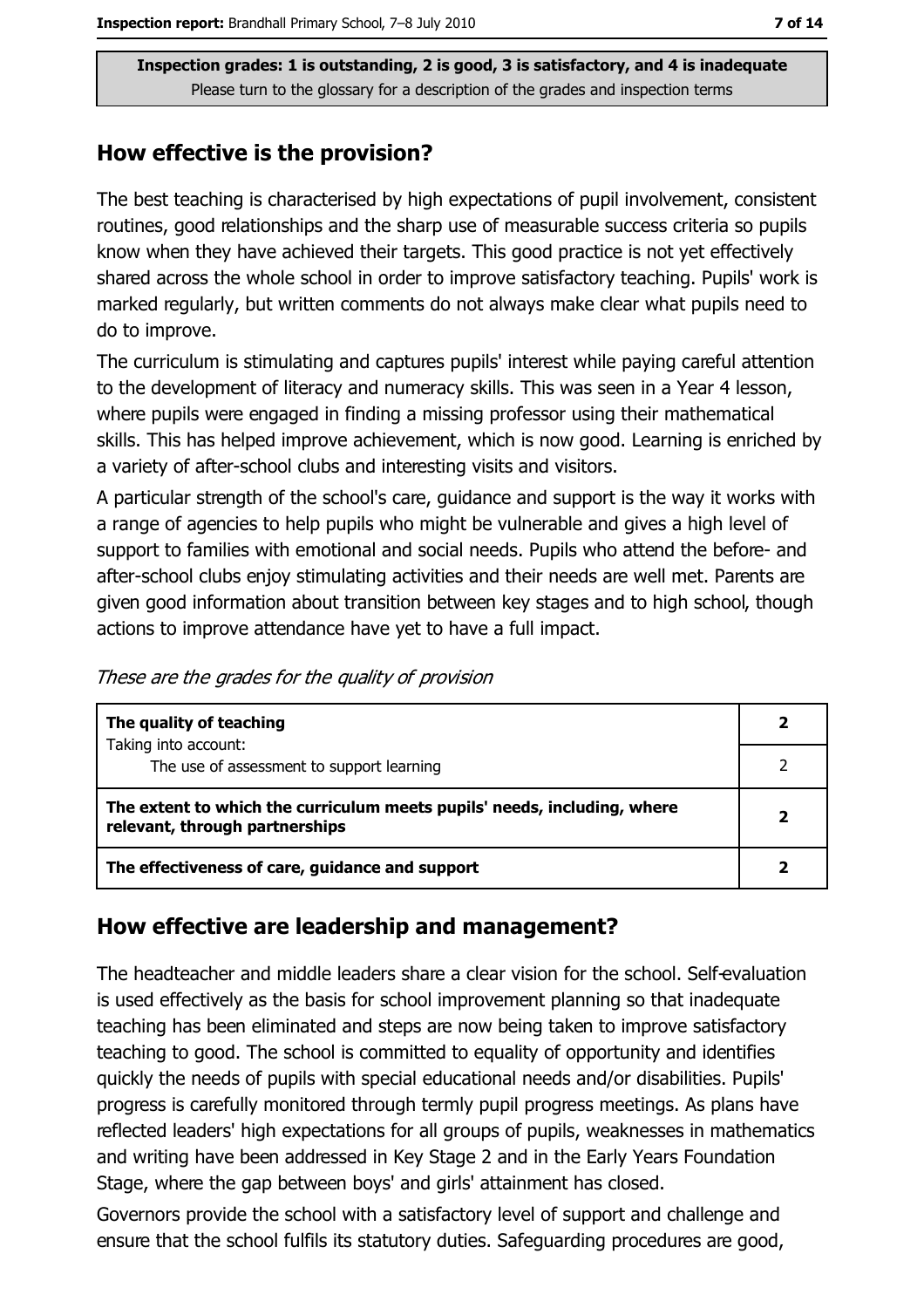ensuring that pupils are safe and secure in school. Regularly updated training supports staff in carrying out their safeguarding obligations well.

Together with the Children's Centre, the school has extensive and effective partnerships with a wide range of agencies which make a strong contribution to pupils' well-being and learning, and help it to promote community cohesion at both a local and international level. However, school leaders know that links in the United Kingdom are less strong and have firm plans to improve pupils' knowledge and understanding of the different cultures and beliefs elsewhere in their own country.

These are the grades for leadership and management

| The effectiveness of leadership and management in embedding ambition and<br>driving improvement                                                                     | 2                       |
|---------------------------------------------------------------------------------------------------------------------------------------------------------------------|-------------------------|
| Taking into account:<br>The leadership and management of teaching and learning                                                                                      | $\overline{2}$          |
| The effectiveness of the governing body in challenging and supporting the<br>school so that weaknesses are tackled decisively and statutory responsibilities<br>met | 3                       |
| The effectiveness of the school's engagement with parents and carers                                                                                                | 3                       |
| The effectiveness of partnerships in promoting learning and well-being                                                                                              | 2                       |
| The effectiveness with which the school promotes equality of opportunity and<br>tackles discrimination                                                              | $\overline{\mathbf{2}}$ |
| The effectiveness of safeguarding procedures                                                                                                                        | $\overline{\mathbf{2}}$ |
| The effectiveness with which the school promotes community cohesion                                                                                                 | з                       |
| The effectiveness with which the school deploys resources to achieve<br>value for money                                                                             | 2                       |

## **Early Years Foundation Stage**

The Children's Centre gives children's welfare the highest priority and provides good quality day care which complies with the requirements for registration. Adults' good understanding of how young children grow and develop successfully promotes children's learning and their social, emotional and physical development. The Children's Centre is led and managed well and has developed strong curriculum links with the Early Years Foundation Stage so children move confidently between the two settings. Children's achievement is rising as a result of an increasing focus on communication, language and literacy, particularly for boys, whose progress has been slower in the past.

Leadership of the Early Years Foundation Stage is good and developments this year have resulted in imaginative use of a wide variety of resources. Children enjoy working and playing together, both indoors and out, in an exciting learning environment that reflects their different backgrounds. A structured programme for teaching letters and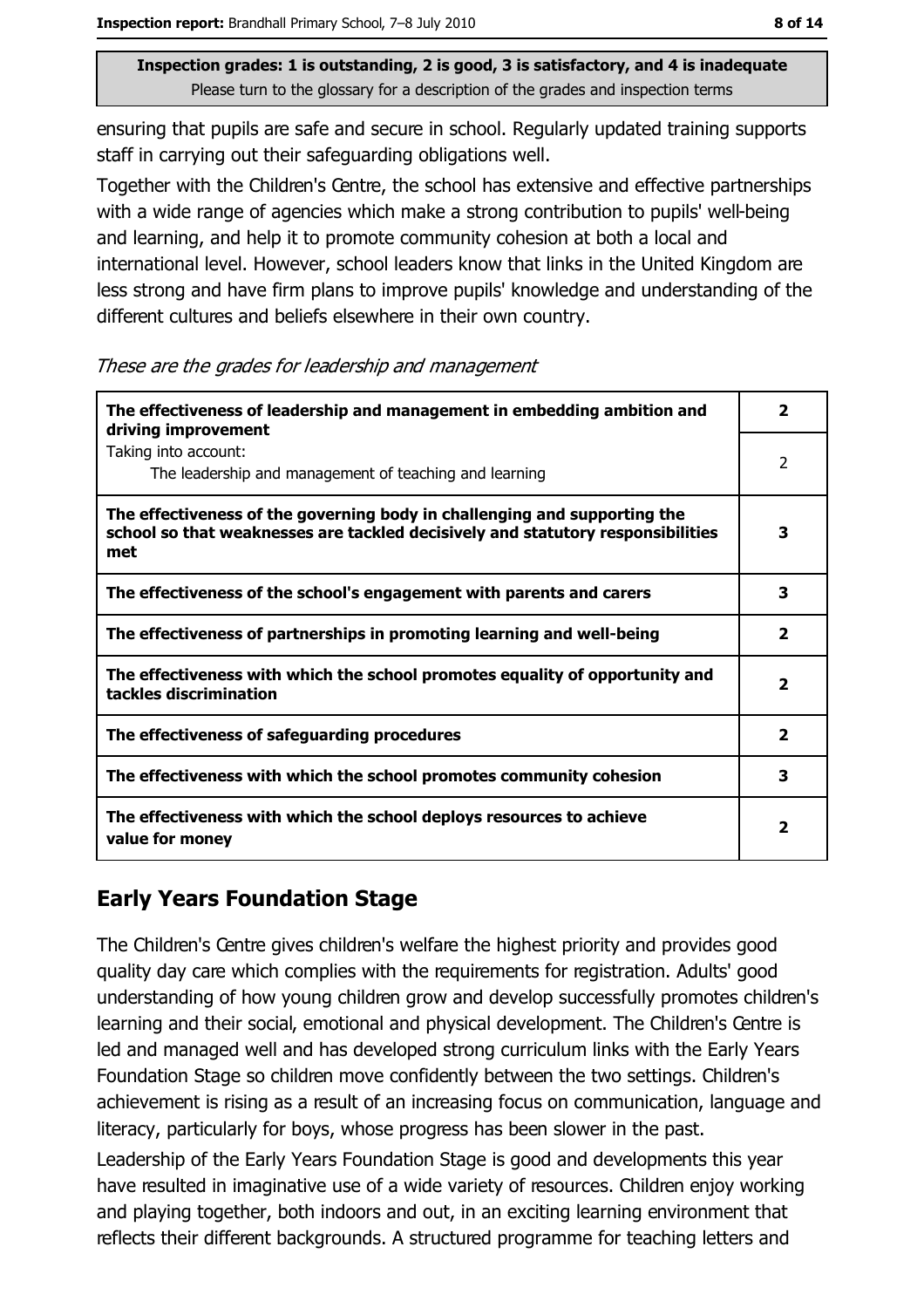sounds has been introduced, and as a result children now make good progress in writing and reading. There is a good balance of teacher-led and child-initiated activities and adults model speaking and listening well, developing and extending vocabulary.

Because children enjoy a wide range of carefully planned and exciting activities based on accurate assessment of their progress, they grow in confidence and independence.

These are the grades for the Early Years Foundation Stage

| <b>Overall effectiveness of the Early Years Foundation Stage</b>                             |   |  |  |
|----------------------------------------------------------------------------------------------|---|--|--|
| Taking into account:                                                                         |   |  |  |
| Outcomes for children in the Early Years Foundation Stage                                    |   |  |  |
| The quality of provision in the Early Years Foundation Stage                                 |   |  |  |
| The effectiveness of leadership and management of the Early Years<br><b>Foundation Stage</b> | 2 |  |  |

#### **Views of parents and carers**

Parents and carers are supportive of the school, and the overwhelming majority that responded to the inspection questionnaire say that their children's needs are met so that they are well prepared for their future and enjoy school. Some individual comments indicated concerns about behaviour and bullying, but inspectors found behaviour to be good and pupils say that any bullying that does occur is dealt with well by staff. A small minority believe that their views are not sufficiently taken into account. I Inspectors found that the school has acted on parental suggestions such as changes to security and playgrounds, and tries to tailor ways of consulting with parents and carers to meet their needs.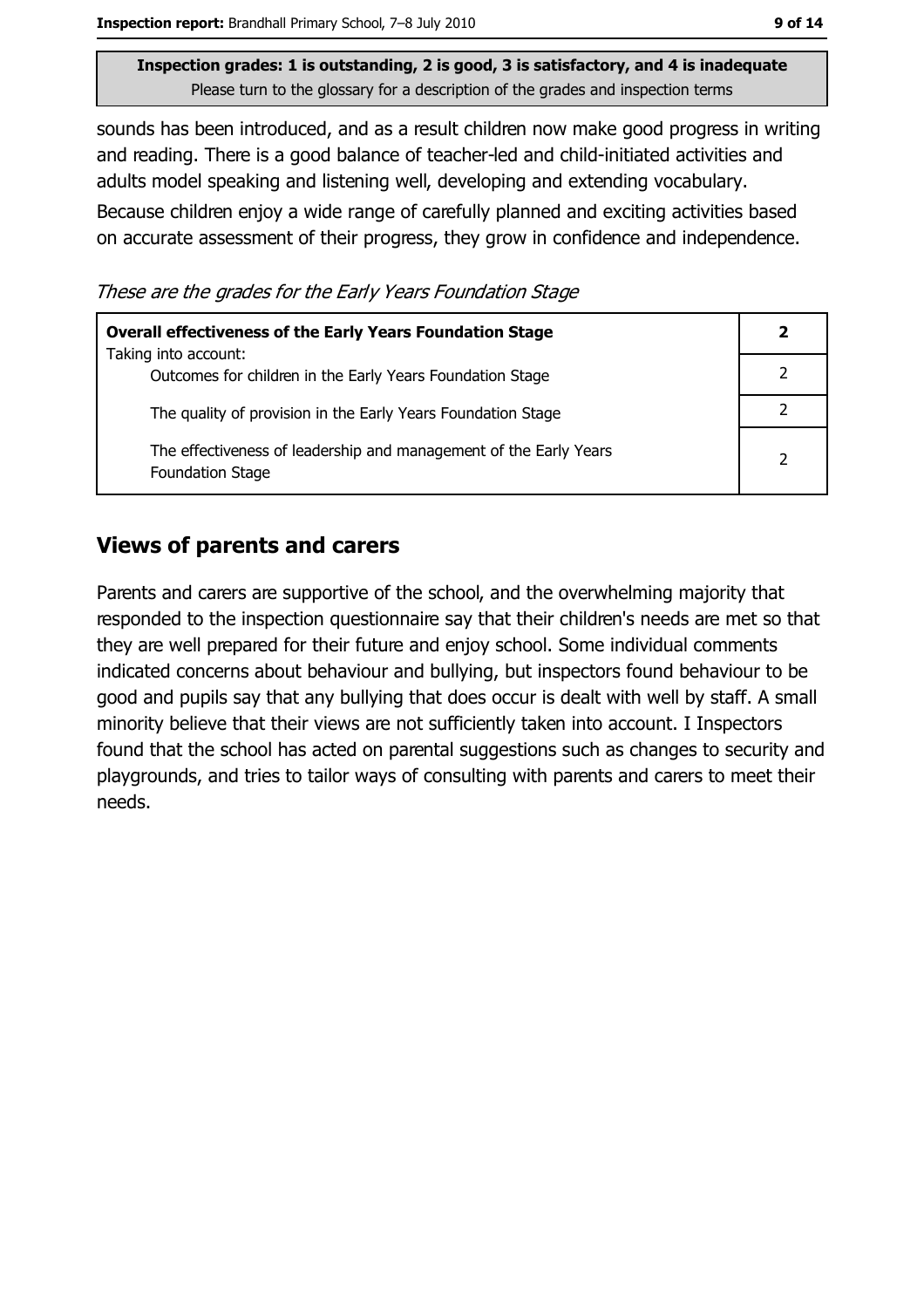#### Responses from parents and carers to Ofsted's questionnaire

Ofsted invited all the registered parents and carers of pupils registered at Brandhall Primary School to complete a questionnaire about their views of the school.

In the questionnaire, parents and carers were asked to record how strongly they agreed with 13 statements about the school. The inspection team received 67 completed questionnaires by the end of the on-site inspection. In total, there are 311 pupils registered at the school.

| <b>Statements</b>                                                                                                                                                                                                                                       |              | <b>Strongly</b><br><b>Agree</b> |              | <b>Agree</b>  |                | <b>Disagree</b> |                | <b>Strongly</b><br>disagree |
|---------------------------------------------------------------------------------------------------------------------------------------------------------------------------------------------------------------------------------------------------------|--------------|---------------------------------|--------------|---------------|----------------|-----------------|----------------|-----------------------------|
|                                                                                                                                                                                                                                                         | <b>Total</b> | $\frac{1}{2}$                   | <b>Total</b> | $\frac{0}{0}$ | <b>Total</b>   | $\frac{0}{0}$   | <b>Total</b>   | $\frac{1}{2}$               |
| My child enjoys school                                                                                                                                                                                                                                  | 35           | 52                              | 31           | 46            | 1              | 1               | $\mathbf 0$    | $\mathbf 0$                 |
| The school keeps my child<br>safe                                                                                                                                                                                                                       | 39           | 58                              | 24           | 36            | 3              | 4               | 0              | 0                           |
| The school informs me<br>about my child's progress                                                                                                                                                                                                      | 36           | 54                              | 24           | 36            | 5              | $\overline{7}$  | 2              | 3                           |
| My child is making enough<br>progress at this school                                                                                                                                                                                                    | 33           | 49                              | 29           | 43            | $\overline{4}$ | 6               | 0              | $\mathbf 0$                 |
| The teaching is good at this<br>school                                                                                                                                                                                                                  | 36           | 54                              | 25           | 37            | 3              | 4               | 1              | $\mathbf{1}$                |
| The school helps me to<br>support my child's learning                                                                                                                                                                                                   | 31           | 46                              | 28           | 42            | 4              | 6               | 3              | 4                           |
| The school helps my child to<br>have a healthy lifestyle                                                                                                                                                                                                | 31           | 46                              | 33           | 49            | $\overline{2}$ | 3               | 1              | $\mathbf{1}$                |
| The school makes sure that<br>my child is well prepared for<br>the future (for example<br>changing year group,<br>changing school, and for<br>children who are finishing<br>school, entering further or<br>higher education, or<br>entering employment) | 32           | 48                              | 33           | 49            | $\mathbf{1}$   | 1               | 0              | $\mathbf 0$                 |
| The school meets my child's<br>particular needs                                                                                                                                                                                                         | 26           | 39                              | 39           | 58            | $\overline{2}$ | 3               | 0              | 0                           |
| The school deals effectively<br>with unacceptable behaviour                                                                                                                                                                                             | 24           | 36                              | 33           | 49            | 9              | 13              | 1              | $\mathbf{1}$                |
| The school takes account of<br>my suggestions and<br>concerns                                                                                                                                                                                           | 23           | 34                              | 29           | 43            | 10             | 15              | 3              | 4                           |
| The school is led and<br>managed effectively                                                                                                                                                                                                            | 32           | 48                              | 28           | 42            | 3              | $\overline{4}$  | $\overline{2}$ | 3                           |
| Overall, I am happy with my<br>child's experience at this<br>school                                                                                                                                                                                     | 38           | 57                              | 22           | 33            | 5              | 7               | 1              | $\mathbf{1}$                |

The table above summarises the responses that parents and carers made to each statement. The percentages indicate the proportion of parents and carers giving that response out of the total number of completed questionnaires. Where one or more parents and carers chose not to answer a particular question, the percentages will not add up to 100%.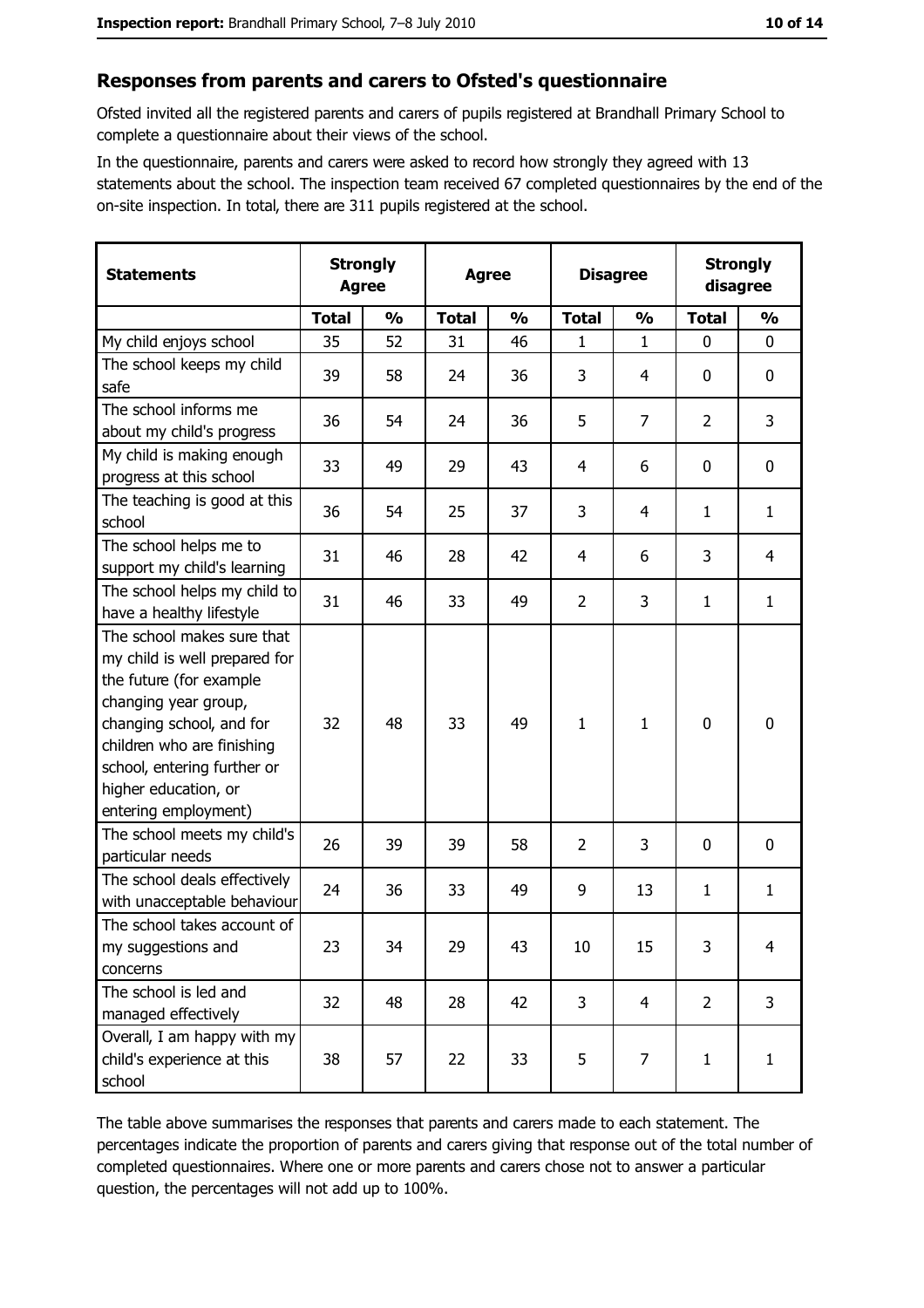## Glossary

| Grade   | <b>Judgement</b> | <b>Description</b>                                                                                                                                                                                                               |
|---------|------------------|----------------------------------------------------------------------------------------------------------------------------------------------------------------------------------------------------------------------------------|
| Grade 1 | Outstanding      | These features are highly effective. An oustanding<br>school provides exceptionally well for its pupils' needs.                                                                                                                  |
| Grade 2 | Good             | These are very positive features of a school. A school<br>that is good is serving its pupils well.                                                                                                                               |
| Grade 3 | Satisfactory     | These features are of reasonable quality. A satisfactory<br>school is providing adequately for its pupils.                                                                                                                       |
| Grade 4 | Inadequate       | These features are not of an acceptable standard. An<br>inadequate school needs to make significant<br>improvement in order to meet the needs of its pupils.<br>Ofsted inspectors will make further visits until it<br>improves. |

## What inspection judgements mean

#### **Overall effectiveness of schools**

|                       | Overall effectiveness judgement (percentage of<br>schools) |      |                     |                   |  |  |  |
|-----------------------|------------------------------------------------------------|------|---------------------|-------------------|--|--|--|
| <b>Type of school</b> | <b>Outstanding</b>                                         | Good | <b>Satisfactory</b> | <b>Inadequate</b> |  |  |  |
| Nursery schools       | 51                                                         | 45   | 0                   | 4                 |  |  |  |
| Primary schools       | 6                                                          | 41   | 42                  | 10                |  |  |  |
| Secondary schools     | 8                                                          | 34   | 44                  | 14                |  |  |  |
| Sixth forms           | 10                                                         | 37   | 50                  | 3                 |  |  |  |
| Special schools       | 32                                                         | 38   | 25                  | 5                 |  |  |  |
| Pupil referral units  | 12                                                         | 43   | 31                  | 14                |  |  |  |
| All schools           | 9                                                          | 40   | 40                  | 10                |  |  |  |

New school inspection arrangements were introduced on 1 September 2009. This means that inspectors now make some additional judgements that were not made previously.

The data in the table above is for the period 1 September to 31 December 2009 and is the most recently published data available (see www.ofsted.gov.uk). Please note that the sample of schools inspected during the autumn term 2009 was not representative of all schools nationally, as weaker schools are inspected more frequently than good or outstanding schools.

Percentages are rounded and do not always add exactly to 100. Secondary school figures include those that have sixth forms, and sixth form figures include only the data specifically for sixth form inspection judgements.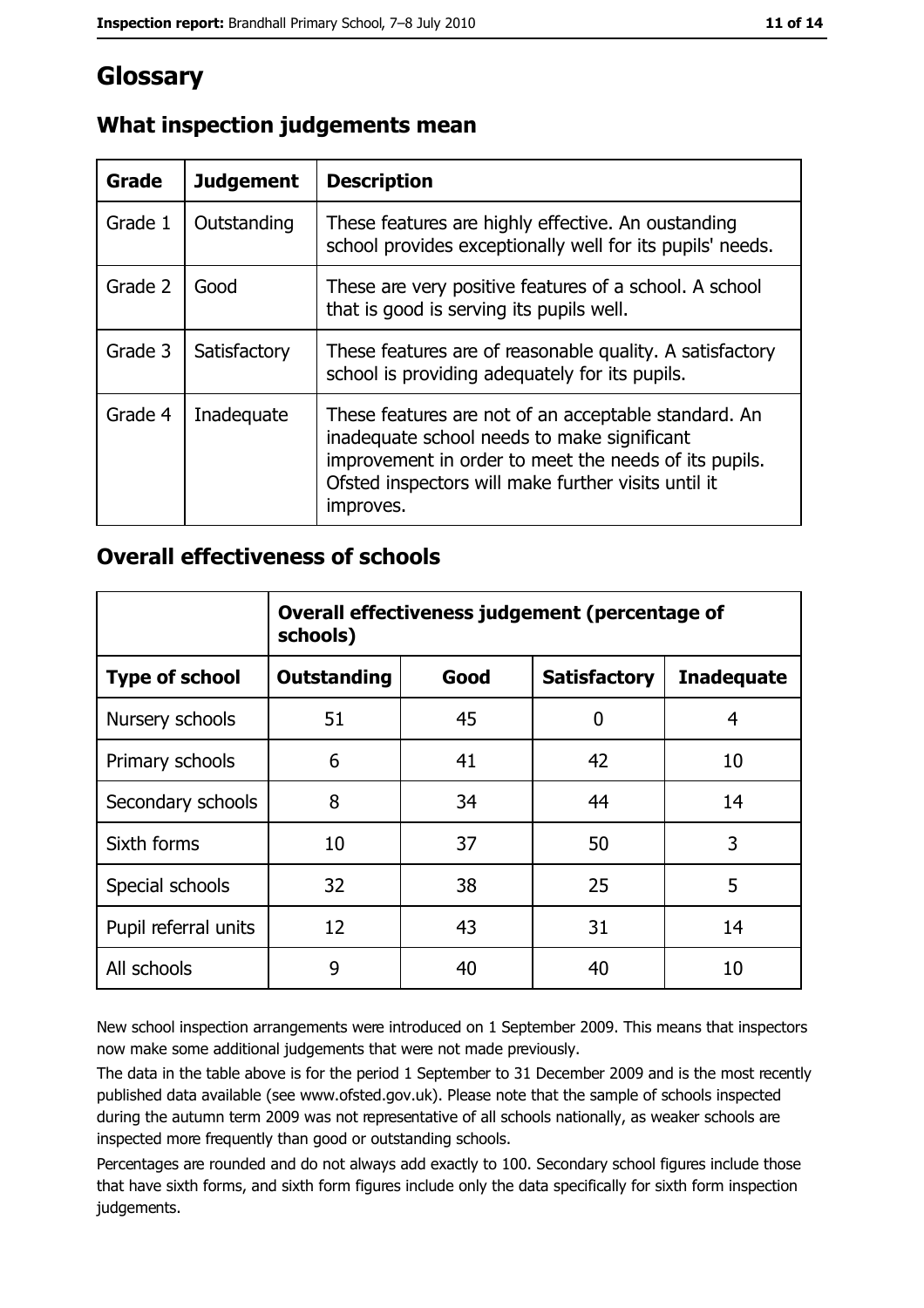# **Common terminology used by inspectors**

| Achievement:                  | the progress and success of a pupil in<br>their learning, development or training.                                                                                                                                                                                                                           |
|-------------------------------|--------------------------------------------------------------------------------------------------------------------------------------------------------------------------------------------------------------------------------------------------------------------------------------------------------------|
| Attainment:                   | the standard of the pupils' work shown by<br>test and examination results and in<br>lessons.                                                                                                                                                                                                                 |
| Capacity to improve:          | the proven ability of the school to<br>continue improving. Inspectors base this<br>judgement on what the school has<br>accomplished so far and on the quality of<br>its systems to maintain improvement.                                                                                                     |
| Leadership and management:    | the contribution of all the staff with<br>responsibilities, not just the headteacher,<br>to identifying priorities, directing and<br>motivating staff and running the school.                                                                                                                                |
| Learning:                     | how well pupils acquire knowledge,<br>develop their understanding, learn and<br>practise skills and are developing their<br>competence as learners.                                                                                                                                                          |
| <b>Overall effectiveness:</b> | inspectors form a judgement on a school's<br>overall effectiveness based on the findings<br>from their inspection of the school. The<br>following judgements, in particular,<br>influence what the overall effectiveness<br>judgement will be.                                                               |
|                               | The school's capacity for sustained<br>improvement.<br>Outcomes for individuals and groups<br>of pupils.<br>The quality of teaching.<br>The extent to which the curriculum<br>meets pupil's needs, including where<br>relevant, through partnerships.<br>The effectiveness of care, guidance<br>and support. |
| Progress:                     | the rate at which pupils are learning in<br>lessons and over longer periods of time. It<br>is often measured by comparing the<br>pupils' attainment at the end of a key<br>stage with their attainment when they<br>started.                                                                                 |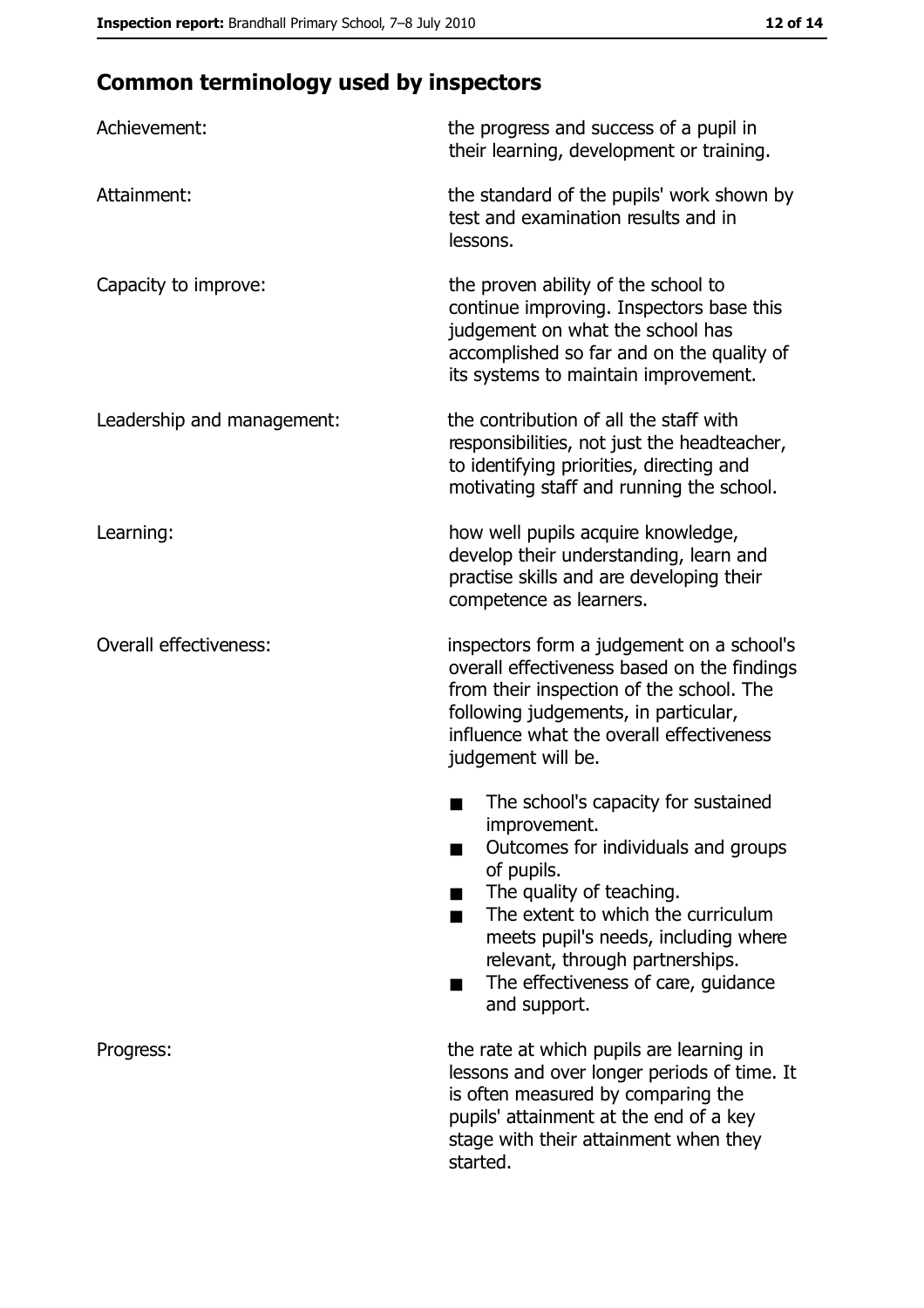This letter is provided for the school, parents and carers to share with their children. It describes Ofsted's main findings from the inspection of their school.



9 July 2010

Dear Pupils

Inspection of Brandhall Primary School, Oldbury B68 0ST

Thank you for welcoming us to your school and showing us what you are learning. We know from talking to you and reading your questionnaires that you enjoy school and being with your friends. Because you were so polite and helpful we found out quite a lot about your school, which we have judged to be giving you a good education.

Your teachers care for you and look after you well so you feel safe.

The children in the Children's Centre and the Early Years Foundation Stage get a good start to their school life.

In a lot of lessons you enjoy exciting activities and your teachers try to make learning fun for you, so you are actively involved.

You make good overall progress, especially in Year 6.

Those of you who find work difficult are given lots of support so you can keep up with your classmates.

In order that your school gets even better we have asked your headteacher, staff and governors to do the following:

- help those of you in Key Stage 1 to do better, especially in writing, by giving you  $\blacksquare$ more chances to speak and listen to each other and learn new words, and by making sure those of you who find learning easy are given challenging tasks so you really have to think hard
- make more lessons as good as the best ones are now, and ensure that the marking  $\blacksquare$ of your work helps you all to know what you need to do to improve your work
- make sure that more of you come to school regularly and praise those of you who  $\blacksquare$ do.

All the adults in your school want you to do well. You can help them by making sure you come to school every day and by always doing your best.

Yours sincerely

**Helen Morrison** 

Lead inspector